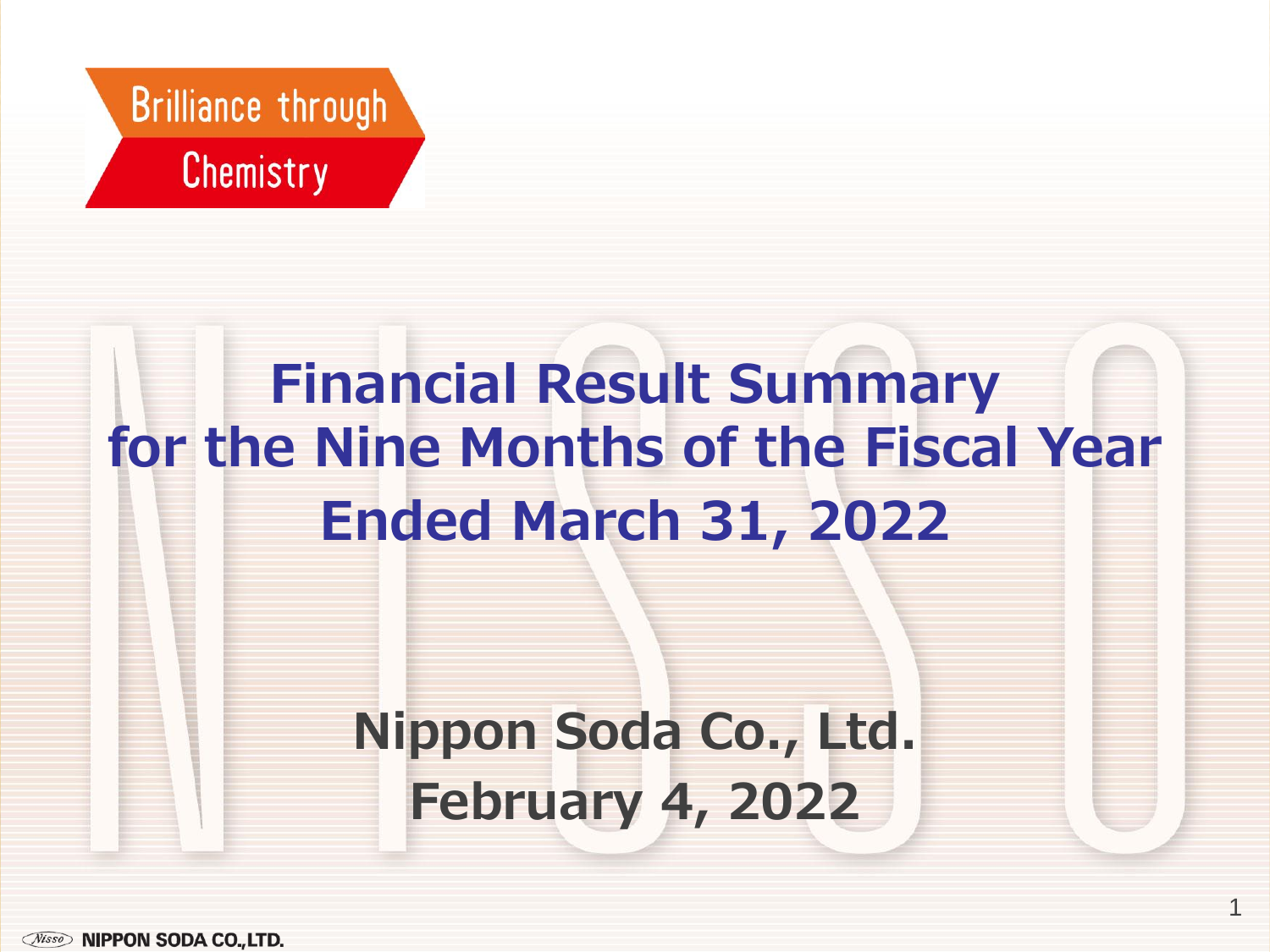# **Contents**

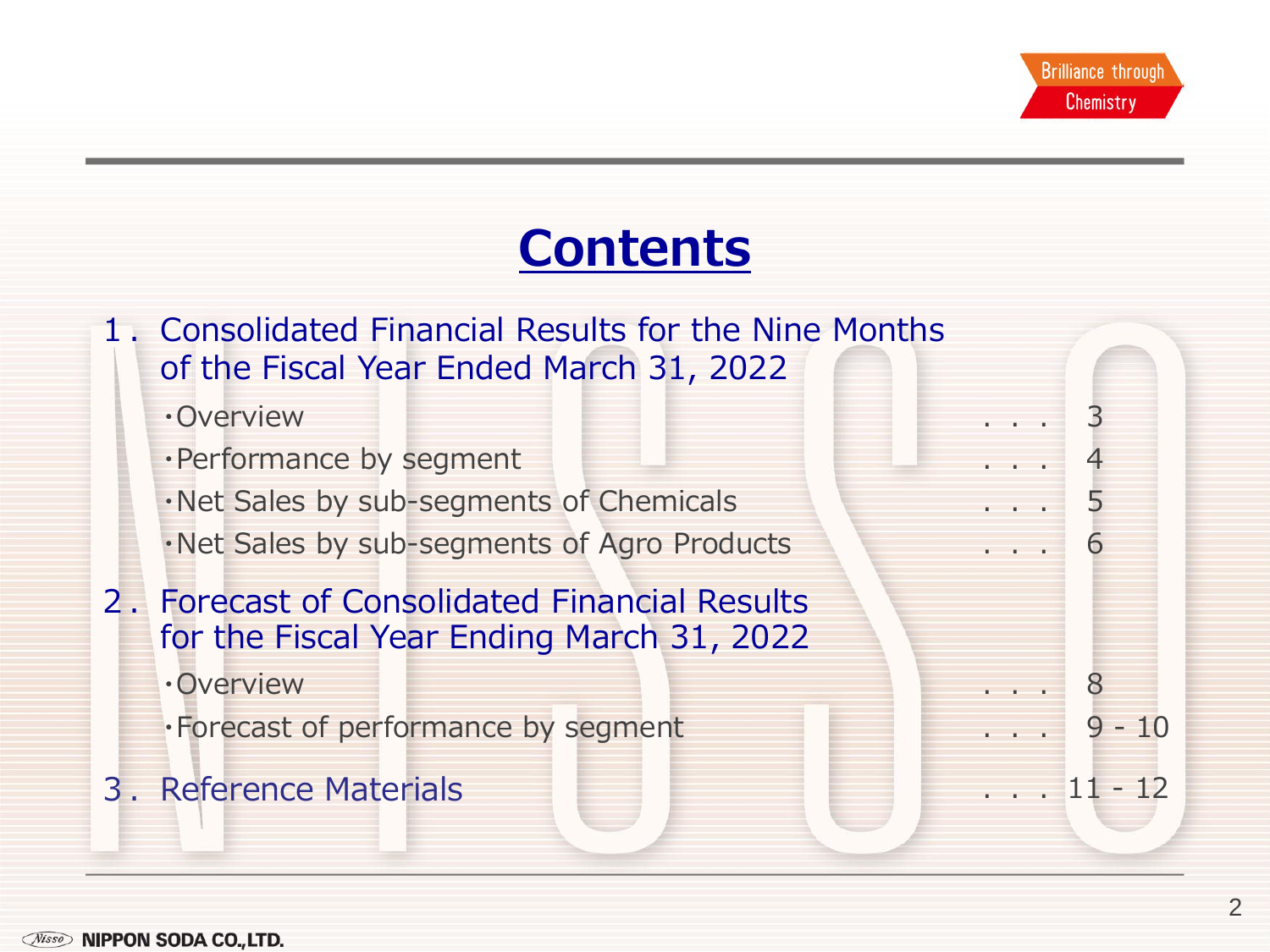### Consolidated Financial Results for the Nine Months of the Fiscal Year Ended March 31, 2022 (Overview)

| (Billions of yen)                                                | 2021/3 3Q | 2022/3 3Q | Change<br>(amount) | Change $(\% )$ |
|------------------------------------------------------------------|-----------|-----------|--------------------|----------------|
| Net sales                                                        | 93.05     | 100.60    | 7.55               | 8.1%           |
| Operating profit                                                 | 4.90      | 6.44      | 1.53               | 31.2%          |
| Share of profit of entities accounted<br>for using equity method | 0.23      | 1.19      | 0.96               |                |
| Ordinary profit                                                  | 5.50      | 8.58      | 3.07               | 55.9%          |
| Profit attributable to owners of parent                          | 2.14      | 5.69      | 3.55               | 165.8%         |
| Exchange rate (JPY/USD)                                          | 106.0     | 110.9     | 4.9                |                |
| Exchange rate (JPY/EUR)                                          | 122.1     | 130.5     | 8.4                |                |

・Increase in sales in the Chemicals and Trading Businesses

- ・Rise in raw materials and fuel costs
- ・Increase in share of profit of entities accounted for using equity method and exchange rate changes for the weak yen
- ・Impact of applying the "Accounting Standard for Revenue Recognition"

```
Net sales : 0.13
Operating profit : 0.38 (of which, Agro Products : 0.32)
```
・Operating profit difference : 1.53 breakdown

```
Price difference : 1.29 (of which, rate difference: 1.24)
Volume difference : 1.93
Material purchase price difference : (1.17)(of which, rate difference : (0.37))
Others : (0.51)
```
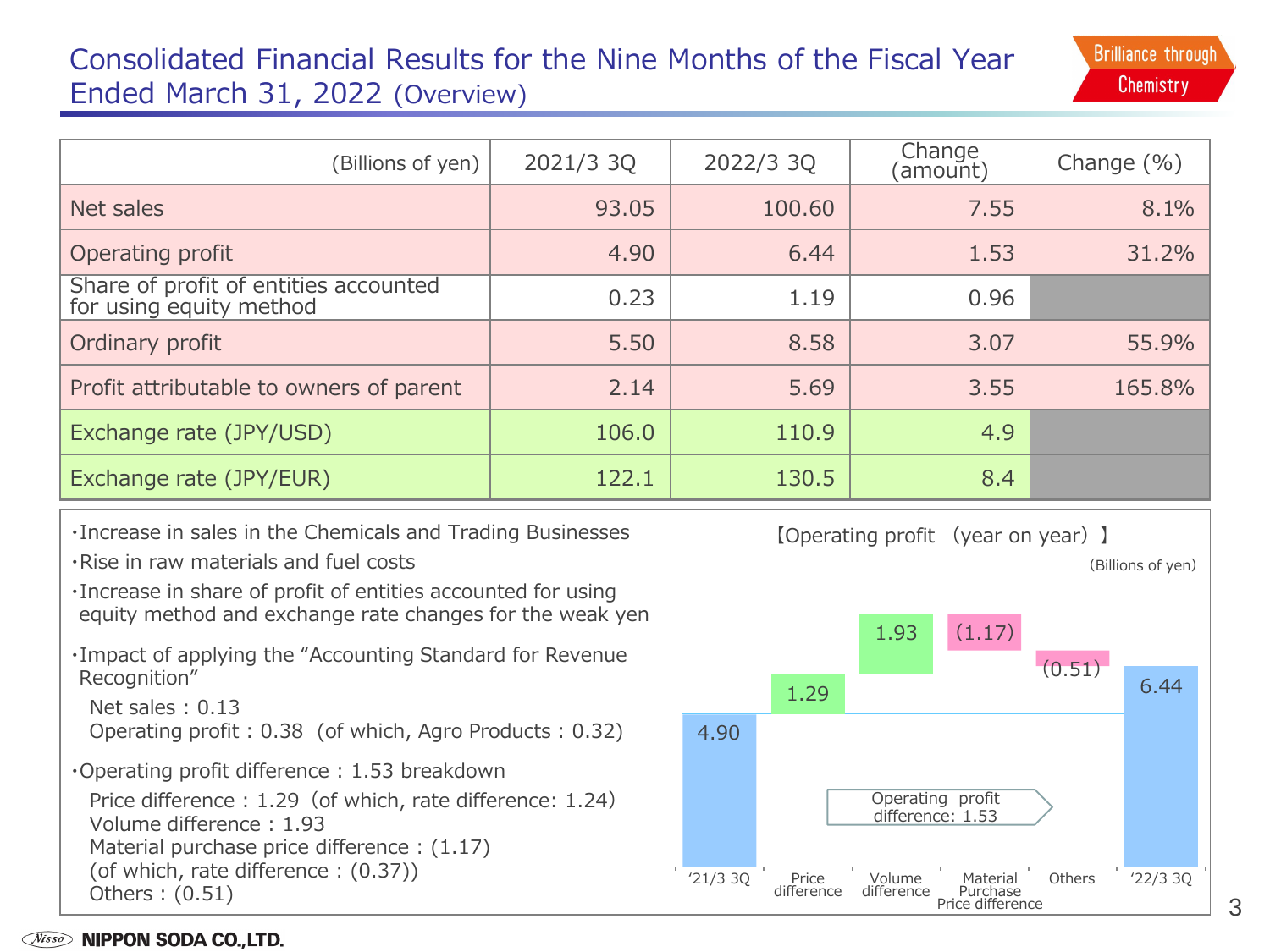#### Consolidated Financial Results for the Nine Months of the Fiscal Year Ended March 31, 2022 (Performance by segment)

|                                | 2021/3<br>3Q |                     |           | 2022/3 3Q           | Change (amount) |                     |  |
|--------------------------------|--------------|---------------------|-----------|---------------------|-----------------|---------------------|--|
| (Billions of yen)              | Net sales    | Operating<br>profit | Net sales | Operating<br>profit | Net sales       | Operating<br>profit |  |
| Chemicals                      | 26.81        | 1.46                | 30.18     | 2.24                | 3.37            | 0.78                |  |
| <b>Agro Products</b>           | 27.31        | 0.74                | 28.46     | 1.17                | 1.15            | 0.43                |  |
| Trading                        | 23.60        | 0.59                | 26.52     | 0.94                | 2.93            | 0.36                |  |
| Transportation and Warehousing | 3.11         | 0.49                | 3.35      | 0.54                | 0.24            | 0.05                |  |
| Construction                   | 6.18         | 0.92                | 4.95      | 0.85                | (1.23)          | (0.07)              |  |
| <b>Others</b>                  | 6.04         | 0.52                | 7.14      | 0.78                | 1.09            | 0.26                |  |
| Adjustments                    |              | 0.19                |           | (0.08)              |                 | (0.27)              |  |
| <b>Total</b>                   | 93.05        | 4.90                | 100.60    | 6.44                | 7.55            | 1.53                |  |

・Chemicals Business : Increases in Secondary battery materials, pharmaceutical additive "NISSO HPC" and resin additive "NISSO-PB" and steady sales of consolidated subsidiaries Alkaline SAS

・Agro Products Business : Increase in sales for exports of acaricide "NISSORUN" and insecticide "MOSPILAN", launched in new acaricide "DANIYOTE" and decrease in sales for exports of fungicide "TOPSIN-M"

・Trading Business : Increase in various inorganic and organic chemicals and nonferrous metals, urethane materials

・Transportation and Warehousing : Increase in transportation business

・Construction Business : decrease in plant construction works

of the "Accounting Standard for Revenue Recognition" The impact of the application of the "Accounting Standard for Revenue Recognition"<br>Net sales: 0.13

Net sales : 0.13

 $\mu$  which, agro i roducts.  $0.32$ Operating profit : 0.38 (of which, Agro Products: 0.32)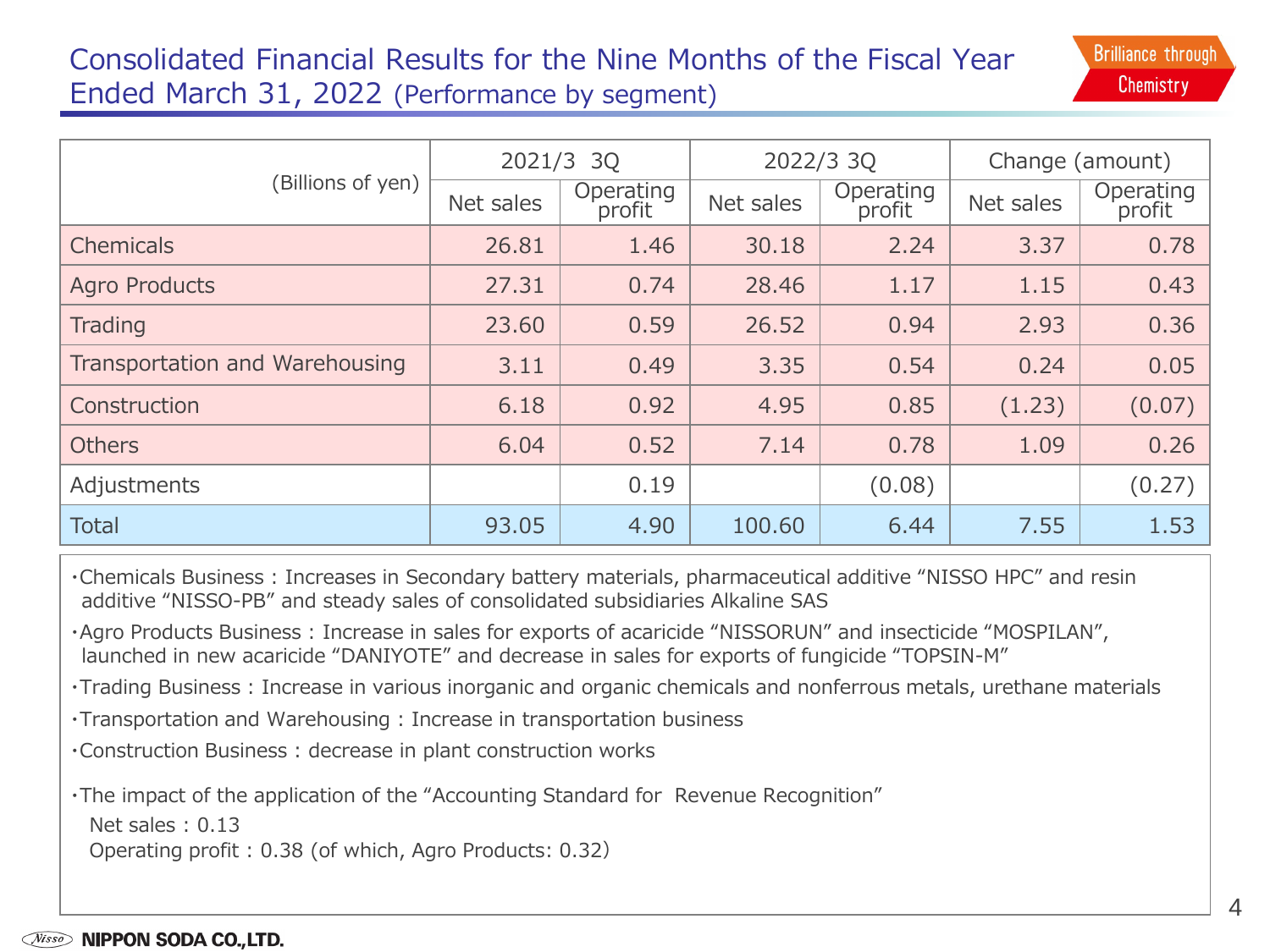#### Consolidated Financial Results for the Nine Months of the Fiscal Year Ended March 31, 2022 (Net sales by sub-segments of Chemicals)

| (Billions of yen)                                        |                                              | 2021/3 3Q | 2022/3 3Q | Change<br>(amount) | Main factors of change                                                                    |
|----------------------------------------------------------|----------------------------------------------|-----------|-----------|--------------------|-------------------------------------------------------------------------------------------|
| consolidated                                             | Industrial chemicals                         | 9.68      | 9.92      | 0.25               | Caustic soda $\uparrow$ , Caustic potash $\downarrow$                                     |
|                                                          | Fine chemicals                               | 4.28      | 6.33      | 2.05               | Secondary battery materials $\uparrow$ ,<br>Color developers for thermal paper $\uparrow$ |
|                                                          | Specialty chemicals                          | 4.50      | 4.95      | 0.44               | NISSO-PB↑, VP-POLYMER↑                                                                    |
|                                                          | Eco-business                                 | 4.45      | 4.59      | 0.14               |                                                                                           |
| Non                                                      | Pharmaceuticals &<br>intermediates, Biocides | 5.99      | 6.05      | 0.06               | NISSO HPC 1,<br>Pharmaceutical ingredient ↓                                               |
|                                                          | Subtotal                                     | 28,90     | 31.84     | 2.94               |                                                                                           |
| Subsidiaries sales, elimination<br>of transactions, etc. |                                              | (2.09)    | (1.65)    | 0.44               |                                                                                           |
| Net sales of Chemicals                                   |                                              | 26.81     | 30.18     | 3.37               |                                                                                           |

- ・Industrial chemicals : Increase in caustic soda and decrease in caustic potash
- ・Fine chemicals : Increase in secondary battery materials and color developers for thermal paper
- ・Specialty chemicals : Increase in resin additive "NISSO-PB" and KrF photo resist material "VP-POLYMER"
- ・Pharmaceuticals : Increase in pharmaceutical additive "NISSO HPC", and decrease in pharmaceutical ingredient



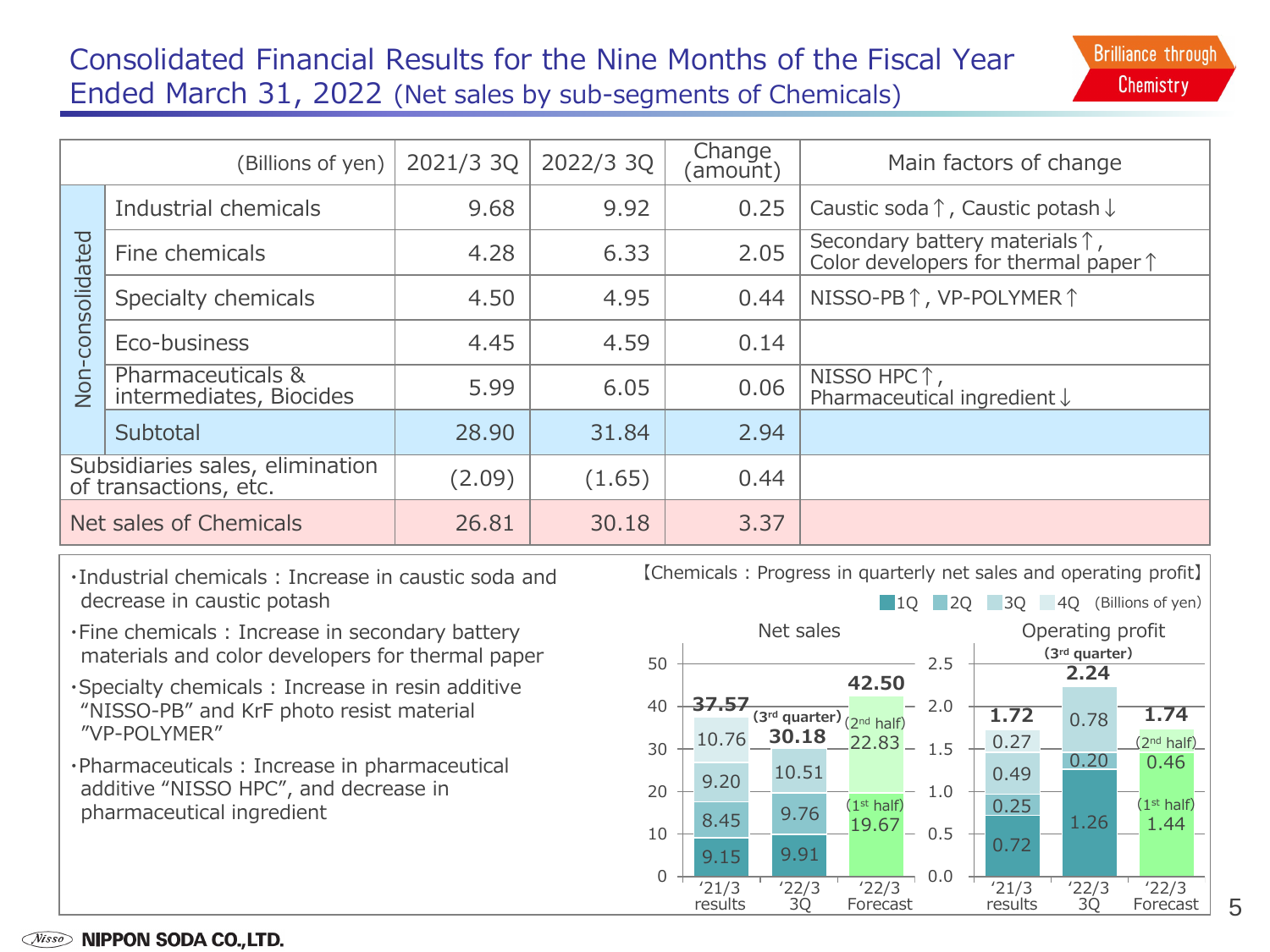#### Consolidated Financial Results for the Nine Months of the Fiscal Year Ended March 31, 2022 (Net sales by sub-segments of Agro Products)

| (Billions of yen)                                        |                           | 2021/3 3Q | 2022/3 3Q | Change<br>(amount) | Main factors of change                        |
|----------------------------------------------------------|---------------------------|-----------|-----------|--------------------|-----------------------------------------------|
| consolidated                                             | Fungicides                | 12.03     | 11.92     | (0.11)             | PYTHILOCK↑, PANCHO↑, TOPSIN-M↓                |
|                                                          | Insecticides / acaricides | 11.38     | 12.37     | 0.99               | NISSORUN↑, DANYOTE↑, MOSPILAN↑                |
|                                                          | <b>Herbicides</b>         | 2.37      | 1.70      | (0.67)             | NABU $\downarrow$ , Intermediate $\downarrow$ |
| Non-                                                     | <b>Others</b>             | (0.11)    | 0.08      | 0.19               |                                               |
|                                                          | Subtotal                  | 25.67     | 26,06     | 0.40               |                                               |
| Subsidiaries sales, elimination<br>of transactions, etc. |                           | 1.64      | 2.39      | 0.76               |                                               |
| Net sales of Agro Products                               |                           | 27.31     | 28,46     | 1.15               |                                               |
| Overseas sales ratio                                     |                           | 68.4%     | 68.4%     |                    |                                               |

- "PYTHILOCK" and "PANCHO", and decrease in sales for export of "TOPSIN-M"
- ・Insecticides / acaricides : Launch of new acaricide "DANYOTE", and increase in sales for export of acaricide "NISSORUN" and insecticide "MOSPILAN"
- ・Herbicides : Decrease in sales for export of "NABU", in intermediate

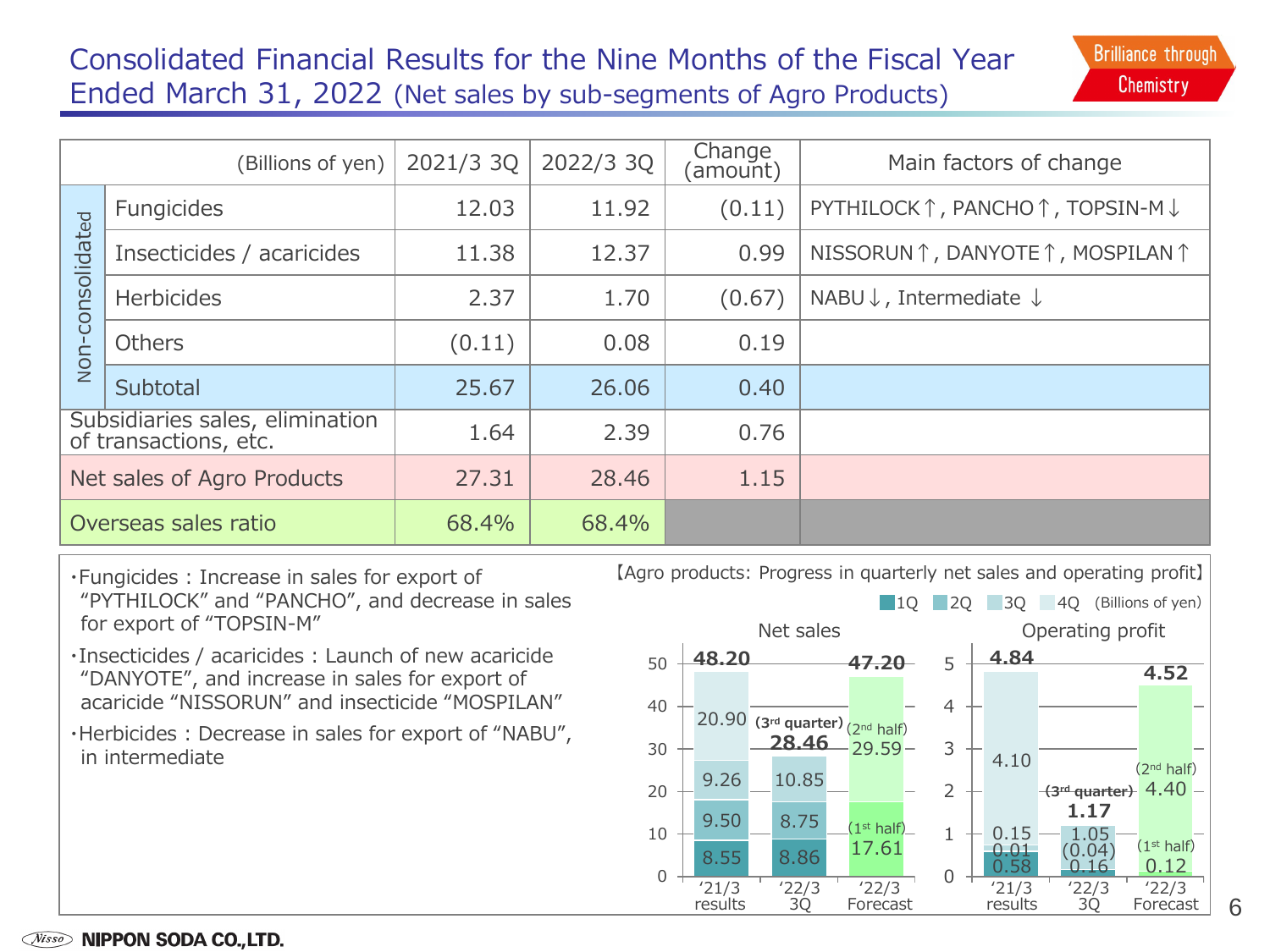

# **Forecast of Consolidated Financial Results for the Fiscal Year Ending March 31, 2022**

## **(Revised on February 4, 2022)**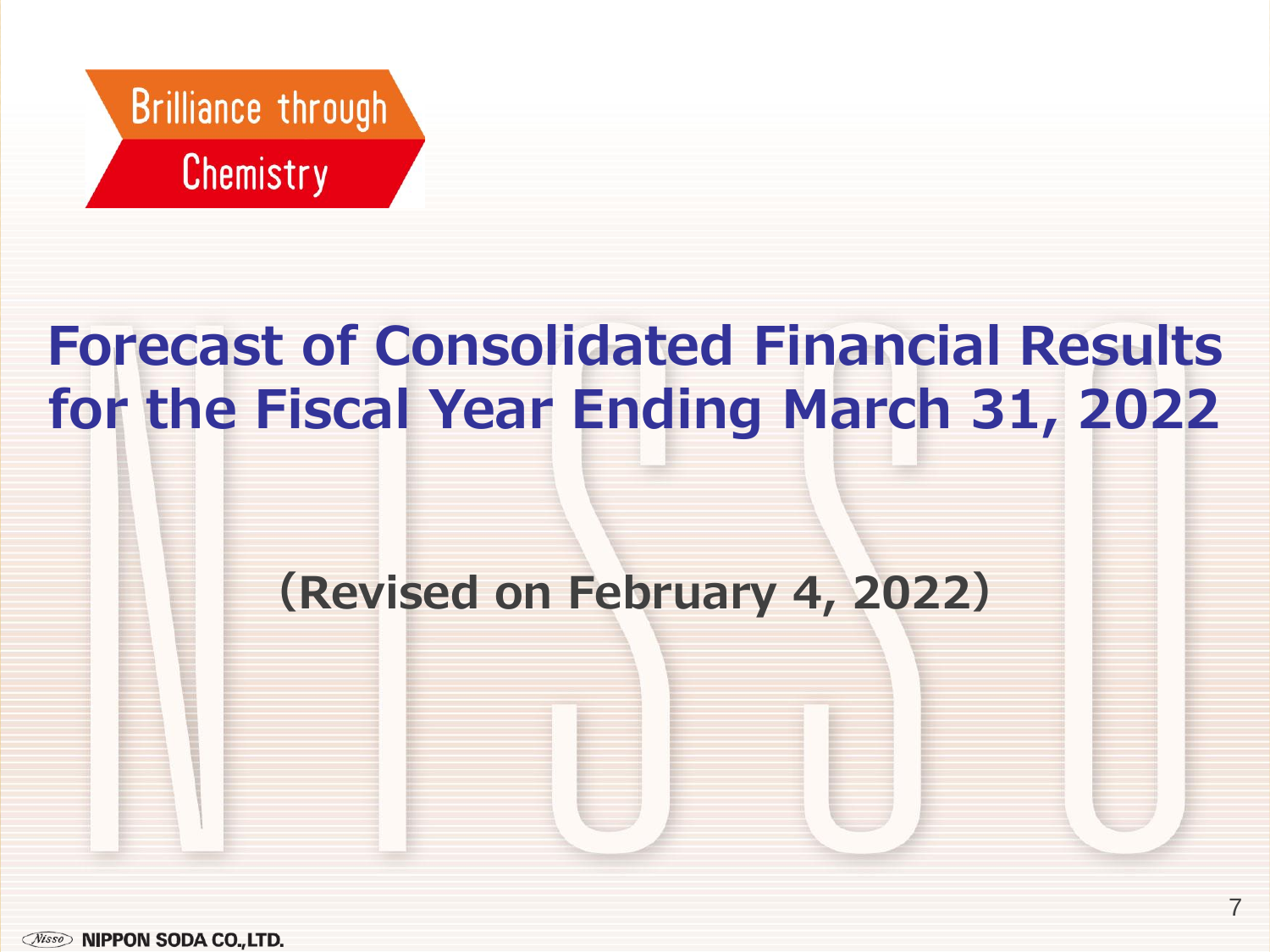#### Forecast of Consolidated Financial Results for the Fiscal Year Ending March 31, 2022 (Overview)

| (Billions of yen)                                                | Previous<br>forecast | Revised<br>forecast | Change<br>(amount) | Change $(\% )$ | 2021/3<br>Results |
|------------------------------------------------------------------|----------------------|---------------------|--------------------|----------------|-------------------|
| Net sales                                                        | 146.00               | 149.00              | 3.00               | 2.1%           | 139.36            |
| Operating profit                                                 | 9.30                 | 11.00               | 1.70               | 18.3%          | 9.98              |
| Share of profit of entities accounted<br>for using equity method | 1.90                 | 2.60                | 0.70               |                | 1.86              |
| Ordinary profit                                                  | 11.80                | 14.00               | 2.20               | 18.6%          | 12.74             |
| Profit attributable to owners of parent                          | 7.70                 | 9.00                | 1.30               | 16.9%          | 7.36              |
| Exchange rate (JPY/USD)                                          | 105.0                | 110.0               | 5.0                |                | 106.1             |
| Exchange rate (JPY/EUR)                                          | 130.0                | 128.0               | (2.0)              |                | 123.4             |

- ・In Chemicals and Trading businesses, recovery from stagnation of economic activity due to COVID-19 pandemic expects to more favorable than an assumption
- ・In Agro products business, steady sales for export and sales brought forward due to the disruptions in global marine transportation
- ・Increase in share of profit of entities accounted for using equity method
- ・Operating profit difference: 1.70 breakdown Price difference : 0.92 (of which, rate difference: 0.57) Volume difference : 1.58 Material purchase price difference : (1.19) (of which, rate difference : (0.33))  $\hat{O}$ thers :  $0.39$
- ・Along with revising the performance forecast, we increased our dividend forecast by 20 yen per share (annual dividend: 130 yen) according to the shareholder return policy with a dividend payout ratio of 40%

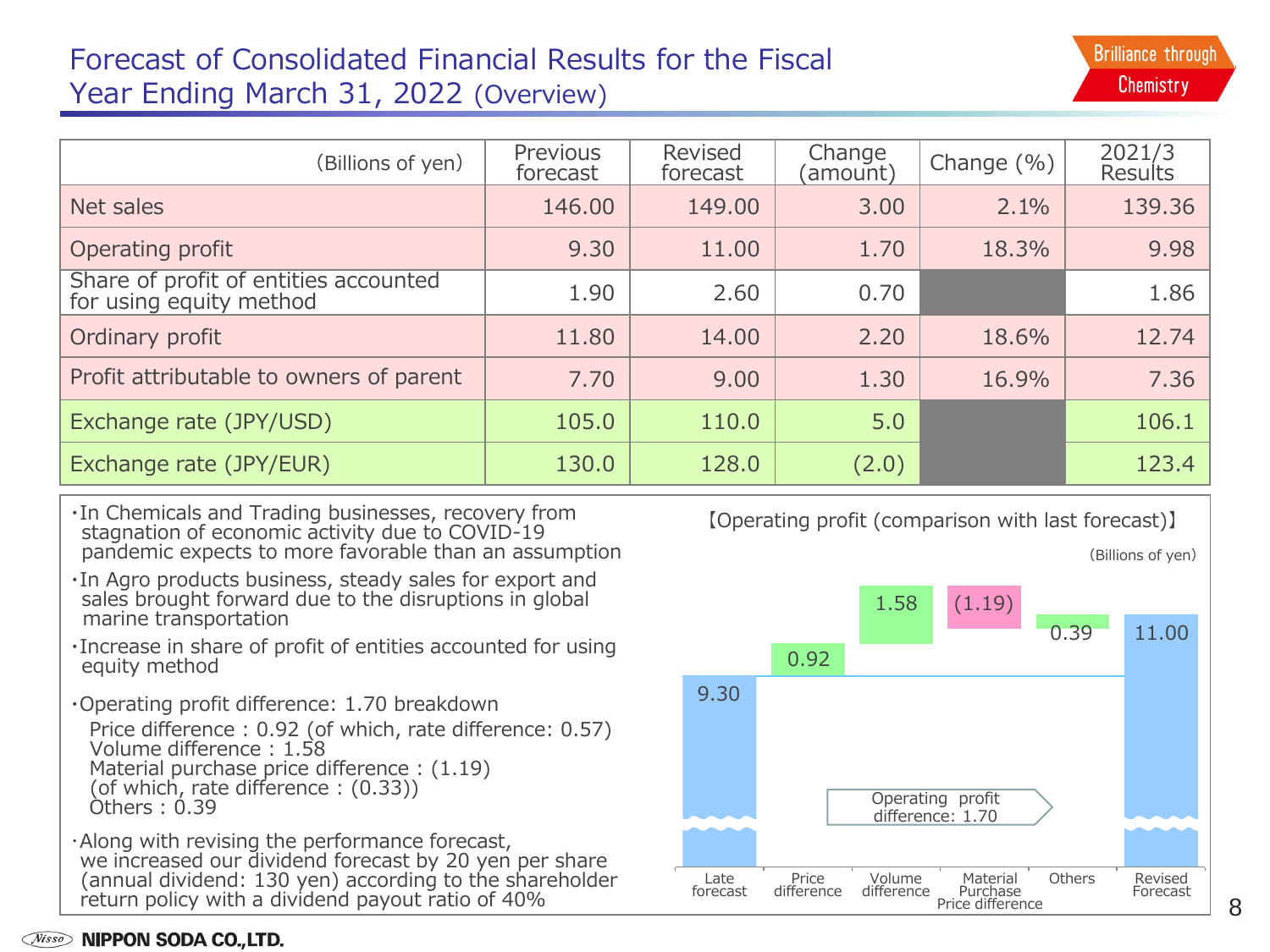#### Forecast of Consolidated Financial Results for the Fiscal Year Ending March 31, 2022 (Forecast of performance by segment)

|                                | 2022/3 previous forecast |                     |           | 2022/3 revised forecast | Change (amount) |                     |  |
|--------------------------------|--------------------------|---------------------|-----------|-------------------------|-----------------|---------------------|--|
| (Billions of yen)              | Net sales                | Operating<br>profit | Net sales | Operating<br>profit     | Net sales       | Operating<br>profit |  |
| <b>Chemicals</b>               | 42.50                    | 1.74                | 43.20     | 2.48                    | 0.70            | 0.74                |  |
| <b>Agro Products</b>           | 47.20                    | 4.52                | 48.10     | 5.05                    | 0.90            | 0.53                |  |
| Trading                        | 34.80                    | 0.89                | 35.70     | 1.02                    | 0.90            | 0.13                |  |
| Transportation and Warehousing | 4.20                     | 0.59                | 4.20      | 0.60                    | 0.00            | 0.01                |  |
| Construction                   | 7.80                     | 0.64                | 8.00      | 0.83                    | 0.20            | 0.19                |  |
| <b>Others</b>                  | 9.50                     | 0.94                | 9.80      | 1.02                    | 0.30            | 0.08                |  |
| Adjustments                    |                          | (0.02)              |           | 0.00                    |                 | 0.02                |  |
| <b>Total</b>                   | 146.00                   | 9.30                | 149.00    | 11.00                   | 3.00            | 1.70                |  |

【収益構成】

**Brilliance through** Chemistry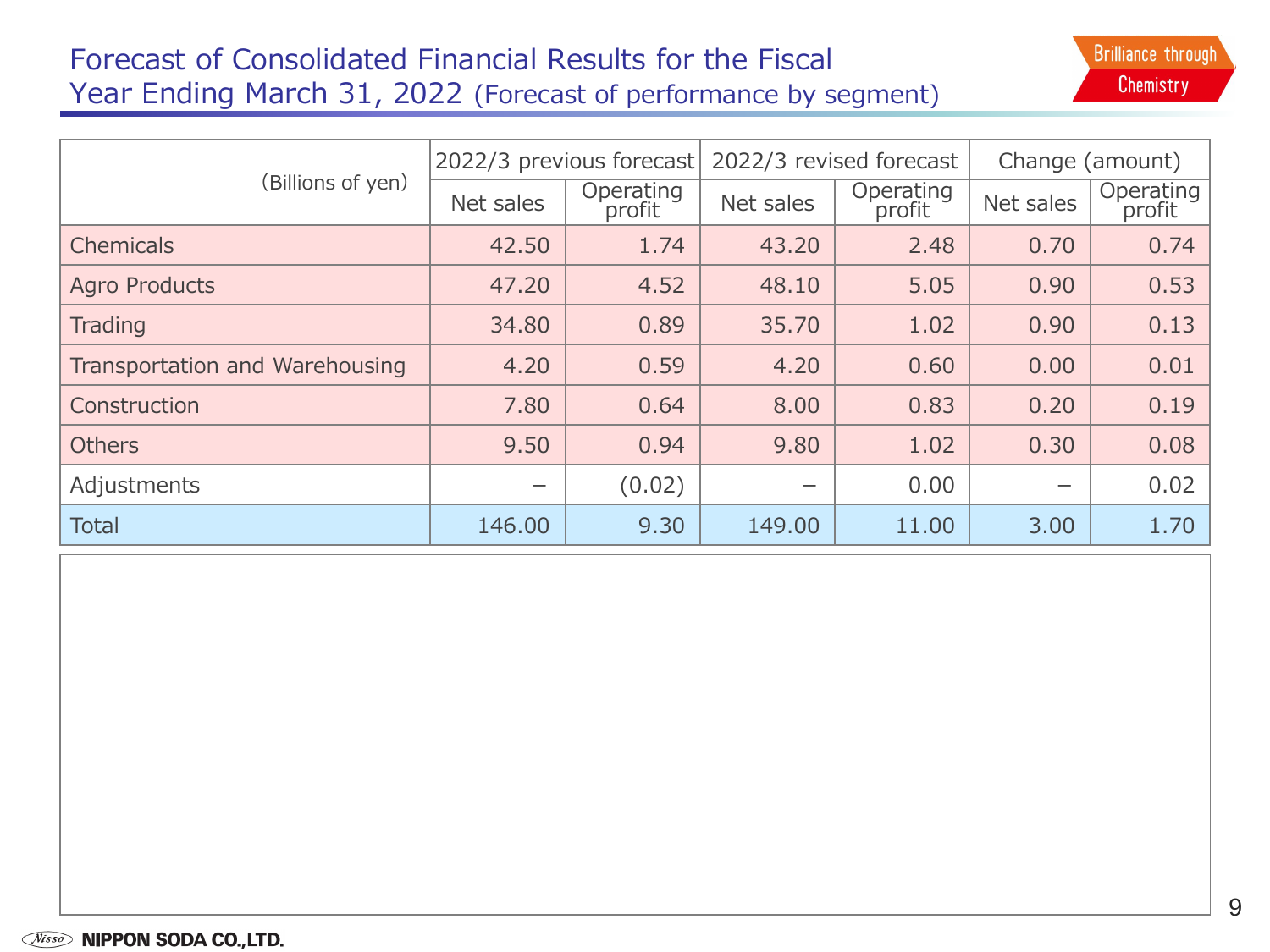#### Forecast of Consolidated Financial Results for the Fiscal Year Ending March 31, 2022 (Forecast of performance by segment)

|                                | 2021/3 results |                     |              | 2022/3 revised forecast | Change (amount) |                     |  |
|--------------------------------|----------------|---------------------|--------------|-------------------------|-----------------|---------------------|--|
| (Billions of yen)              | Net sales      | Operating<br>profit | Net sales    | Operating<br>profit     | Net sales       | Operating<br>profit |  |
| Chemicals                      | 37.57          | 1.72                | 43.20        | 2.48                    | 5.63            | 0.76                |  |
| <b>Agro Products</b>           | 48.20          | 4.84                | 48.10        | 5.05                    | (0.10)          | 0.21                |  |
| Trading                        | 32.32          | 0.73<br>35.70       |              | 1.02                    | 3.38            | 0.29                |  |
| Transportation and Warehousing | 4.22           | 0.60                | 4.20         | 0.60                    | (0.02)          | 0.00                |  |
| Construction                   | 8.51           | 1.10                | 8.00<br>0.83 |                         | (0.51)          | (0.27)              |  |
| <b>Others</b>                  | 8.54           | 0.78                | 9.80         | 1.02                    | 1.26            | 0.24                |  |
| Adjustments                    |                | 0.21                |              | 0.00                    | —               | (0.21)              |  |
| <b>Total</b>                   | 139.36         | 9.98                | 149.00       | 11.00                   | 9.64            | 1.02                |  |

【収益構成】

**Brilliance through** Chemistry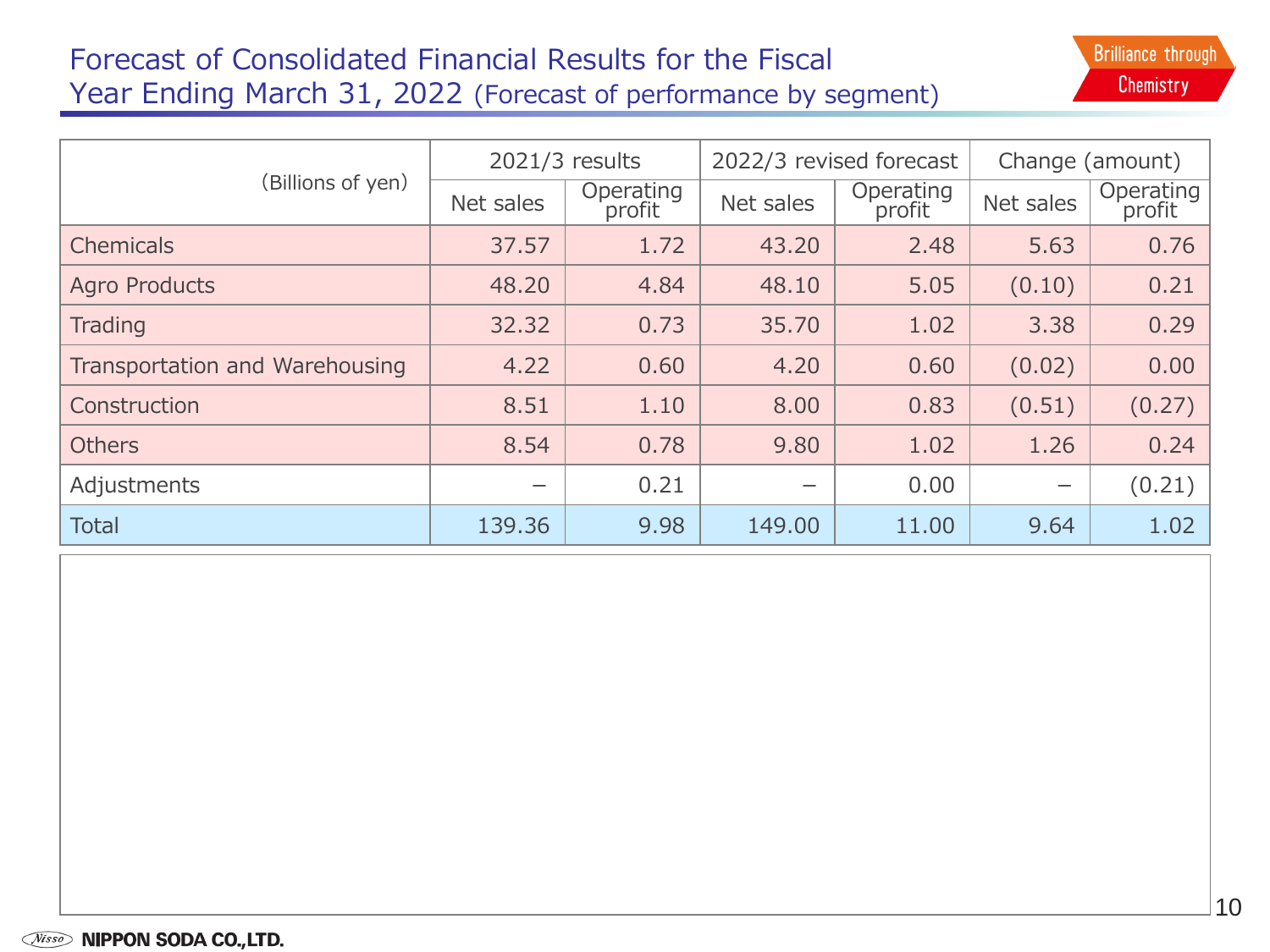## [Reference Materials] Business Details

| (Billions of yen) |                  | 2022/3 30<br>2021/3 30                                   |                     |           |                            |                     |                                                                                                                                                                                                                |
|-------------------|------------------|----------------------------------------------------------|---------------------|-----------|----------------------------|---------------------|----------------------------------------------------------------------------------------------------------------------------------------------------------------------------------------------------------------|
|                   |                  | Net sales                                                | Operating<br>profit | Net sales | <b>Operating</b><br>profit | Main Products, etc. |                                                                                                                                                                                                                |
|                   |                  | Industrial chemicals                                     | 9.68                |           | 9.92                       |                     | Caustic soda, Liquid chlorine, Hydrochloric acid, Caustic potash,<br>Potassium carbonate, Sodium cyanide, Potassium cyanide, Aluminum<br>chloride anhydrous, Phosphorus oxychloride and Phosphorus trichloride |
|                   |                  | Fine chemicals                                           | 4.28                |           | 6.33                       |                     | Metallic sodium, Specialty isocyanates, Alcoholate, Organic titanate,<br>Color developers for thermal paper and Secondary battery materials                                                                    |
|                   |                  | Specialty chemicals                                      | 4.50                |           | 4.95                       |                     | NISSO-PB, VP-POLYMER, TITABOND and BISTRATOR                                                                                                                                                                   |
|                   | Non-consolidated | Eco-business                                             | 4.45                |           | 4.59                       |                     | NISSO HI-CHLON, NISSO MELSAN, TAKE-ONE, HIDION and Slime<br>removing agents                                                                                                                                    |
|                   |                  | Pharmaceuticals &<br>intermediates, biocides             | 5.99                |           | 6.05                       |                     | NISSO HPC, NISSO DAMN, Faropenem-sodium antibiotic, NISSO SSF,<br>BESTCIDE, BIOCUT and MILLCUT                                                                                                                 |
|                   |                  | Subtotal                                                 | 28.90               |           | 31.84                      |                     |                                                                                                                                                                                                                |
|                   |                  | Subsidiaries sales, elimination of<br>transactions, etc. | (2.09)              |           | (1.65)                     |                     |                                                                                                                                                                                                                |
| 1. Chemicals      |                  |                                                          | 26.81               | 1.46      | 30.18                      | 2.24                |                                                                                                                                                                                                                |
| Non-consolidated  |                  | Fungicides                                               | 12.03               |           | 11.92                      |                     | TOPSIN-M, BEFRAN, BELLKUTE, PYTHILOCK, TRIFMINE, PANCHO,<br>MIGIWA, AGRI-MYCIN AGROCARE (biopesticide), MASTERPIECE<br>(biopesticide), FANTASISTA, MONSIEUR BORDEAUX and LABILITE                              |
|                   |                  | Insecticides / acaricides                                | 11.38               |           | 12.37                      |                     | MOSPILAN, NISSORUN, DANYOTE, ROMDAN, GREENGUARD, KOTETSU<br>and PHOENIX                                                                                                                                        |
|                   |                  | Herbicides                                               | 2.37                |           | 1.70                       |                     | NABU, HOENEST, CONCLUDE, EIGEN and ALPHARD                                                                                                                                                                     |
|                   |                  | Others                                                   | (0.11)              |           | 0.08                       |                     | Smoking agents                                                                                                                                                                                                 |
|                   |                  | Subtotal                                                 | 25.67               |           | 26.06                      |                     |                                                                                                                                                                                                                |
|                   |                  | Subsidiaries sales, elimination of<br>transactions, etc. | 1.64                |           | 2.39                       |                     |                                                                                                                                                                                                                |
|                   |                  | 2. Agro Products                                         | 27.31               | 0.74      | 28.46                      | 1.17                |                                                                                                                                                                                                                |
|                   |                  | 3. Trading                                               | 23.60               | 0.59      | 26.52                      | 0.94                | Chemicals, functional products, synthetic resins, industrial devices and<br>construction-related products                                                                                                      |
|                   |                  | 4. Transportation and Warehousing                        | 3.11                | 0.49      | 3.35                       | 0.54                | Warehousing and transportation services                                                                                                                                                                        |
|                   |                  | 5. Construction                                          | 6.18                | 0.92      | 4.95                       | 0.85                | Plant construction, and civil engineering and construction                                                                                                                                                     |
|                   |                  | 6. Others and adjustments                                | 6.04                | 0.52      | 7.14                       | 0.70                |                                                                                                                                                                                                                |
|                   | <b>Total</b>     |                                                          | 93.05               | 4.90      | 100.60                     | 6.44                |                                                                                                                                                                                                                |

#### *Nisso* **NIPPON SODA CO., LTD.**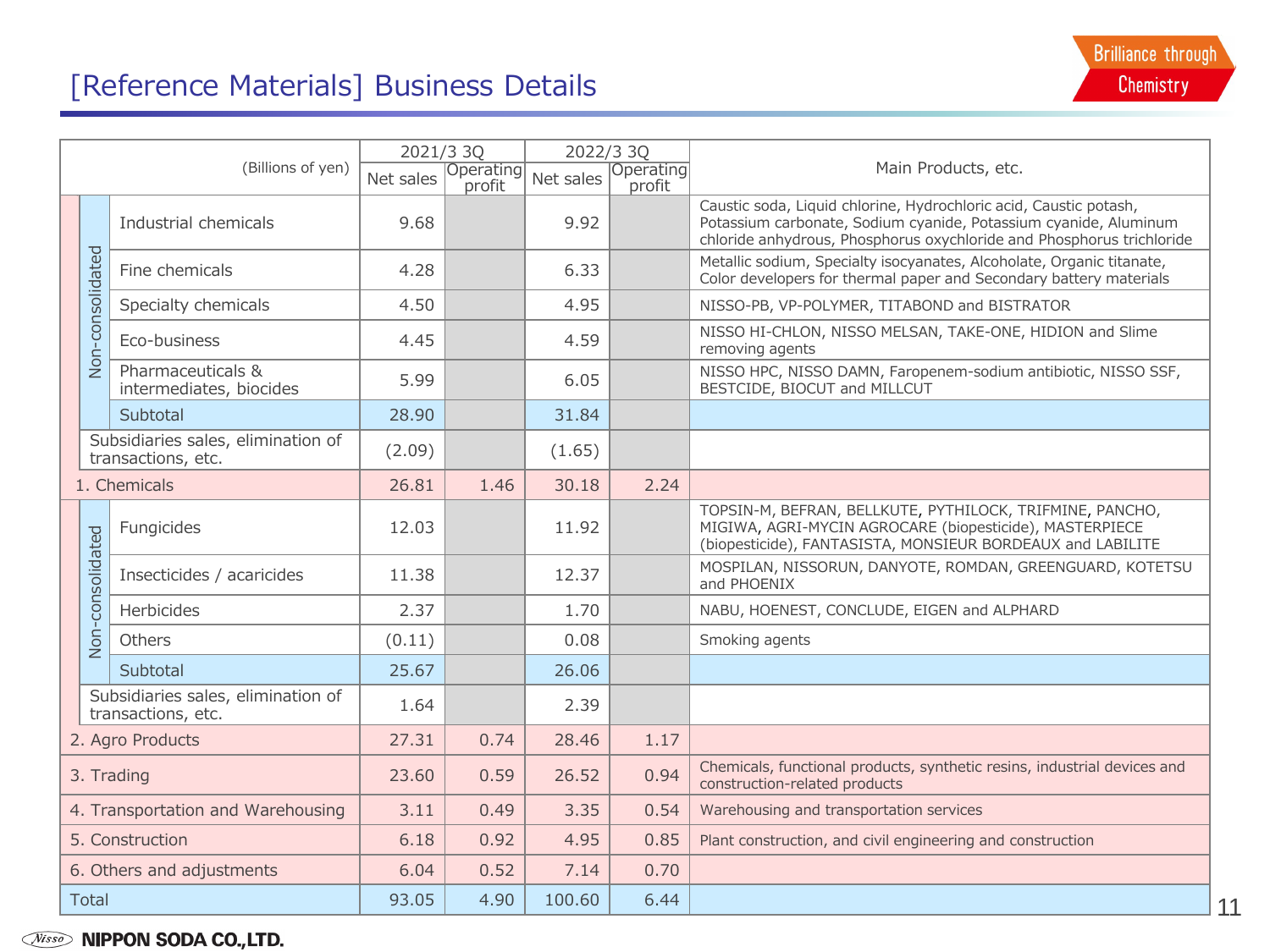**Brilliance through** 

#### [Reference Materials] Overview of the Business Group (As of October 1,2021)

Chemistry

|                                       |                                                                                                                                                                                                                                                                                                         |                    |                |                | ○ Number of equity-method affiliates: 3 |                             |                |
|---------------------------------------|---------------------------------------------------------------------------------------------------------------------------------------------------------------------------------------------------------------------------------------------------------------------------------------------------------|--------------------|----------------|----------------|-----------------------------------------|-----------------------------|----------------|
| Company name                          | <b>Business activities</b>                                                                                                                                                                                                                                                                              | Chemicals Products |                | Trading        | Trans-<br>and Ware-<br>housing          | portation Construc-<br>tion | Others         |
| Nippon Soda Co., Ltd.                 | Manufacturing, processing and marketing of industrial chemicals, synthetic resin<br>and other plastic materials, dyes, pharmaceuticals, agrochemicals, veterinary<br>pharmaceuticals, and various other kinds of chemical industrial products                                                           | $\circledcirc$     | $\circledcirc$ |                |                                         |                             |                |
| Nisso Shoji Co., Ltd.                 | Sales in Japan and export/import of chemical products, functional products,<br>synthetic resins, industrial devices, construction-related products, etc.                                                                                                                                                |                    |                | $\circledcirc$ |                                         |                             |                |
| Sanwa Soko Co, Ltd.                   | Warehousing, transportation, packaging, customs brokerage, insurance agency<br>services and leasing                                                                                                                                                                                                     |                    |                |                | $\circledcirc$                          |                             |                |
| Sanso Unyu Co., Ltd.                  | Truck transportation and freight forwarding                                                                                                                                                                                                                                                             |                    |                |                | $\circledcirc$                          |                             |                |
| Nisso Metallochemical Co., Ltd.       | Manufacturing and sales of non-ferrous metals and industrial chemicals, and<br>environmental development business                                                                                                                                                                                       |                    |                |                |                                         |                             | $\circledcirc$ |
| NISSO Engineering CO., LTD.           | Comprehensive planning, design, management, construction, sales and<br>consulting for industrial and other types of facilities and equipment, machinery,<br>piping, civil engineering, construction, etc.                                                                                               |                    |                |                |                                         | $\circledcirc$              |                |
| Nisso Kensetsu Co., Ltd.              | Planning and execution of civil engineering and construction projects, earthworks<br>projects, soil and rock mining, and manufacturing and sales of concrete products                                                                                                                                   |                    |                |                |                                         | $\circledcirc$              |                |
| Shinfuji Kaseiyaku Co., Ltd.          | Manufacturing and sales of smoking agents for agrochemicals, pharmaceuticals<br>and veterinary pharmaceuticals, and manufacturing, processing, sales,<br>repackaging into smaller containers and packaging of other agrochemicals,<br>pharmaceuticals and general industrial chemicals                  |                    | $\circledcirc$ |                |                                         |                             |                |
| Nisso Fine Co., Ltd.                  | Manufacturing, sales and trial production of development products of industrial<br>chemicals, chemical products, functional dyes, pharmaceuticals, agrochemicals<br>and their intermediates, synthetic resin molded products, deoxygenating agents,<br>dehumidifying agents and household general goods | $\odot$            | $\circledcirc$ |                |                                         |                             | $\circledcirc$ |
| Nisso Green Co., Ltd.                 | Sales of agrochemicals, agricultural materials and other products                                                                                                                                                                                                                                       |                    | $\circledcirc$ |                |                                         |                             |                |
| NISSO AMERICA INC.                    | Export/import and wholesale sales of various products, manufacturing and sales<br>of various products, and provision of consigned information research services<br>related to technology                                                                                                                | $\circledcirc$     | $\circledcirc$ |                |                                         |                             |                |
| NISSO CHEMICAL EUROPE<br>GmbH         | Export/import and wholesale sales of various products, manufacturing and sales<br>of various products, and provision of consigned information research services<br>related to technology                                                                                                                | $\circledcirc$     | $\circledcirc$ |                |                                         |                             |                |
| Nisso Namhae Agro Co., Ltd.           | Manufacturing of active agrochemical ingredients                                                                                                                                                                                                                                                        |                    | $\circledcirc$ |                |                                         |                             |                |
| Alkaline SAS and<br>other 4 companies | Manufacturing and sales of metallic sodium, chlorine and other products                                                                                                                                                                                                                                 | $\circledcirc$     |                |                |                                         |                             |                |
| Novus International, Inc.             | Manufacturing and sales of feed additives                                                                                                                                                                                                                                                               | $\bigcirc$         |                |                |                                         |                             |                |
| IHARABRAS S/A. INDÚSTRIAS<br>QUÍMICAS | Export/import and wholesale sales of insecticides, fungicides, herbicides and<br>other agrochemical products, and manufacturing and formulation of<br>agrochemicals                                                                                                                                     |                    | $\bigcirc$     |                |                                         |                             |                |
| Certis Europe B.V.                    | Sales of chemical pesticides and biological pesticides in Europe                                                                                                                                                                                                                                        |                    | $\bigcirc$     |                |                                         |                             |                |

#### *Nisso* **NIPPON SODA CO., LTD.**